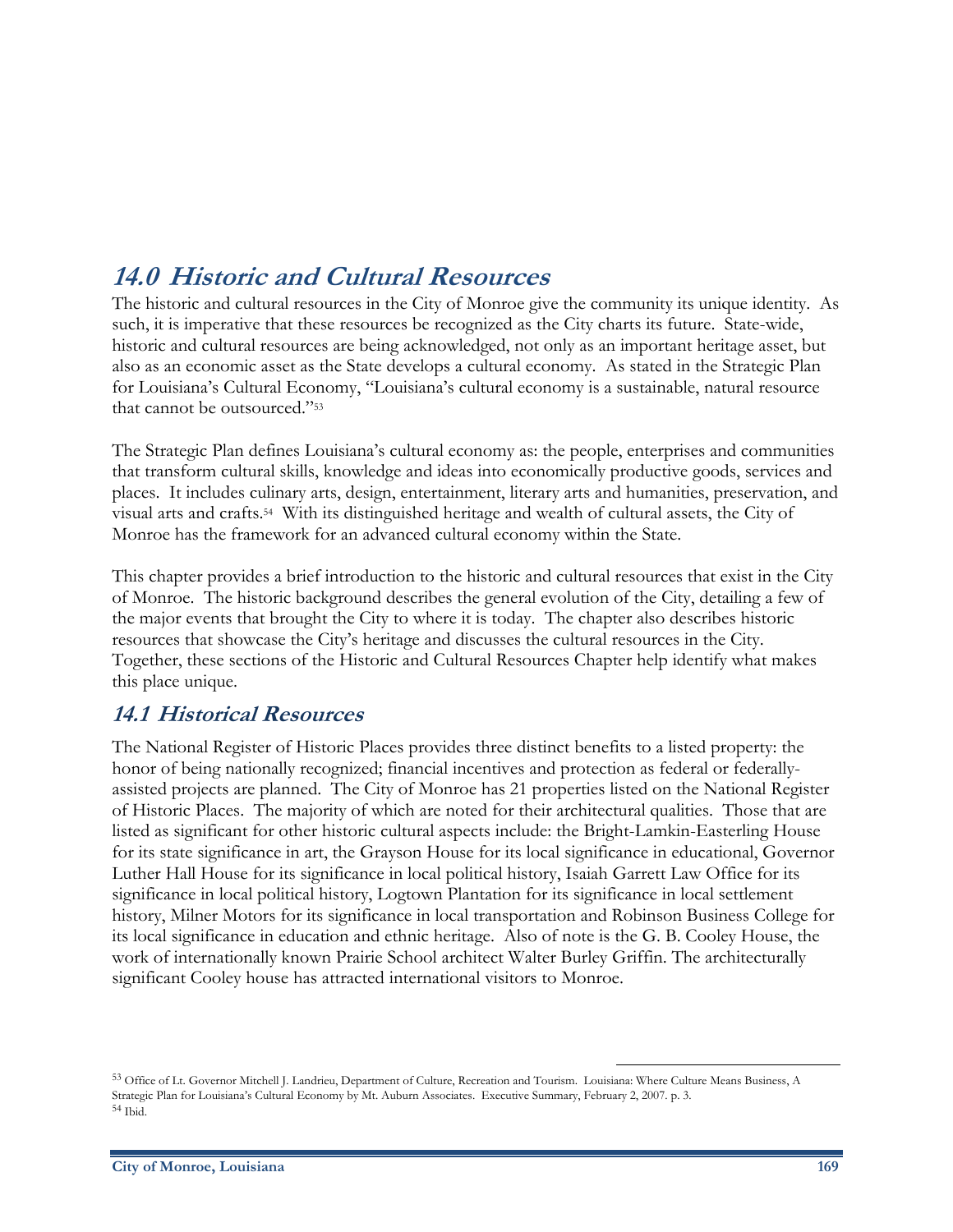#### **Table 14-1 Properties Listed on the National Register of Historic Places**

|                                                             |                          | <b>Table 11 11 repetites 21sted on the Franchia Register of Historic 1 faces</b> |                            |                                                          |                                                                                                                                                                                                                                                                                                |  |
|-------------------------------------------------------------|--------------------------|----------------------------------------------------------------------------------|----------------------------|----------------------------------------------------------|------------------------------------------------------------------------------------------------------------------------------------------------------------------------------------------------------------------------------------------------------------------------------------------------|--|
| <b>Historic Place</b>                                       | <b>Address</b>           | Date Built                                                                       | Date Listed on<br>Registry | Level of<br>Significance                                 | <b>Historical Significance</b>                                                                                                                                                                                                                                                                 |  |
| Bright-Lamkin-<br>Easterling<br>House                       | 918 Jackson St.          | 1890                                                                             | 5/15/1986                  | State (Art) and<br>Local<br>(Architecture)               | Architecture: Queen Anne Revival Eastlake residence<br>Art: Painted Slate Mantels                                                                                                                                                                                                              |  |
| <b>Bynum House</b>                                          | 604 Grammont<br>St.      | c. 1895                                                                          | 1/25/1997                  | Local                                                    | Architecture: Example of the Eastlake taste within the City<br>of Monroe                                                                                                                                                                                                                       |  |
| G. B. Cooley<br>House                                       | 1011 S. Grand<br>St.     | 1910 (design) 1926<br>(construction)                                             | 5/15/1986                  | State                                                    | Architecture: Louisiana's only known Prairie Style house<br>and the work of Walter Burley Griffin, an internationally<br>known Prairie School architect                                                                                                                                        |  |
| Grayson House                                               | 2300 DeSiard St.         | c. 1905                                                                          | 11/17/1999                 | Local                                                    | Education: Association with African-American educator<br>Emma Blanche Grayson. For several years in the 1930s<br>Miss Grayson played a critical leadership role in<br>improving elementary school education for African-<br>Americans in rural LaSalle and Richland parishes.                  |  |
| Governor<br>Luther Hall<br>House                            | 1515 Jackson St.         | c. $1906$                                                                        | 5/7/1979                   | Local                                                    | Architecture: A turn of the century Neo Georgian<br>residence<br>Political History: Association with its owner, Luther E.<br>Hall, a prominent politician of Northeastern Louisiana<br>during the late nineteenth and early twentieth centuries<br>and Governor of the state from 1912 to 1916 |  |
| Harvey House                                                | 608 Grammont<br>St.      | c. 1880                                                                          | 1/25/1997                  | Local                                                    | Architecture: One of few pre Colonial Revival residences<br>remaining in the City of Monroe                                                                                                                                                                                                    |  |
| Isaiah Garrett<br>Law Office                                | 520 S. Grand St.         | 1840                                                                             | 7/12/1976                  | Local                                                    | Architecture: The last remaining frontier structure of its<br>type in the city and one of the earliest buildings in the<br>area of any type<br>Political History: Used by the lawyer Isaiah Garrett                                                                                            |  |
| Logtown<br>Plantation                                       | S of Monroe              | c. 1840                                                                          | 10/16/1980                 | State (Settlement<br>History)<br>Local<br>(Architecture) | Architecture: Entrance portico and its Eastlake dining<br>room<br>Settlement History: The ancestral home of the prominent<br>Filhiol family                                                                                                                                                    |  |
| Lower Pargoud                                               | 2111 S. Grand<br>St.     | Late 1830's                                                                      | 10/4/1984                  | Local                                                    | Architecture: Greek Revival plantation house                                                                                                                                                                                                                                                   |  |
| J. S. Bloch<br>Building (Ferd<br>Levi Building)             | 101 N. Grand<br>St.      | 1893                                                                             | 9/30/1980                  | Local                                                    | Architecture: A late nineteenth century commercial<br>building in the City of Monroe                                                                                                                                                                                                           |  |
| Masur House                                                 | 901 N. 3rd St.           | 1914                                                                             | 7/22/1982                  | Local                                                    | Architecture: High Quality Bungalow Home                                                                                                                                                                                                                                                       |  |
| Milner Motors                                               | 212 Walnut St.           | $c. 1918$ (two-story<br>portion)                                                 | 7/25/2001                  | Local                                                    | Transportation: One of very few structures left to<br>represent the historic automobile age in Monroe                                                                                                                                                                                          |  |
| Mulberry Grove<br>(Layton Castle)                           | 1133 S. Grand<br>St.     | 1814                                                                             | 7/7/1978                   | State                                                    | Architecture: Probably the largest residence ever built in<br>Monroe, it is a local landmark and architectural folly that<br>is probably unique to the state                                                                                                                                   |  |
| Neville High<br>School                                      | 600 Forsythe<br>Ave.     | 1931                                                                             | 5/9/1985                   | Local                                                    | Architecture: Modernistic architecture within the context<br>of Northeastern Louisiana                                                                                                                                                                                                         |  |
| Ouachita Parish<br>High School /<br>Ouachita Grand<br>Plaza | 500 S. Grand St.         | 1924-1930                                                                        | 4/9/1981                   | Local                                                    | Architecture. Unusual example of early twentieth century<br>eclectic architecture                                                                                                                                                                                                              |  |
| Robinson<br><b>Business College</b>                         | 604 Jack<br>McEnery Ave. | 1946                                                                             | 4/18/1997                  | Local                                                    | Education and Ethnic Heritage: Its opening in 1946<br>represented a breakthrough in professional educational<br>opportunities for African Americans in the Monroe area                                                                                                                         |  |
| Roland M.<br>Filhiol House                                  | 111 Stone Ave.           | 1895                                                                             | 7/7/1995                   | Local                                                    | Architecture: Example of the Eastlake taste within the City<br>of Monroe                                                                                                                                                                                                                       |  |
| Slagle House                                                | 1400 S. Grand            | 1929                                                                             | 1/24/1995                  | Local                                                    | Architecture: Example of the Tudor Revival style within<br>the City of Monroe                                                                                                                                                                                                                  |  |
| St. James United<br>Methodist<br>Church                     | 916 Adams St.            | 1923                                                                             | 10/29/1992                 | Local                                                    | Architecture: Example of the Gothic Revival style                                                                                                                                                                                                                                              |  |
| Whitehall<br>Plantation<br>House                            | Buckhorn Bend<br>Rd.     | 1858                                                                             | 9/8/1987                   | Local                                                    | Architecture: Greek Revival plantation houses                                                                                                                                                                                                                                                  |  |
| Wossman House                                               | 1205 St. John<br>Dr.     | c. 1900                                                                          | 8/5/1999                   | Local                                                    | Architecture: Example of the Eastlake taste                                                                                                                                                                                                                                                    |  |

Source: National Register of Historic Places (http://www.nr.nps.gov/) and Louisiana Division of Historic Preservation (http://www.crt.state.la.us/hp/nhl/searchby.asp)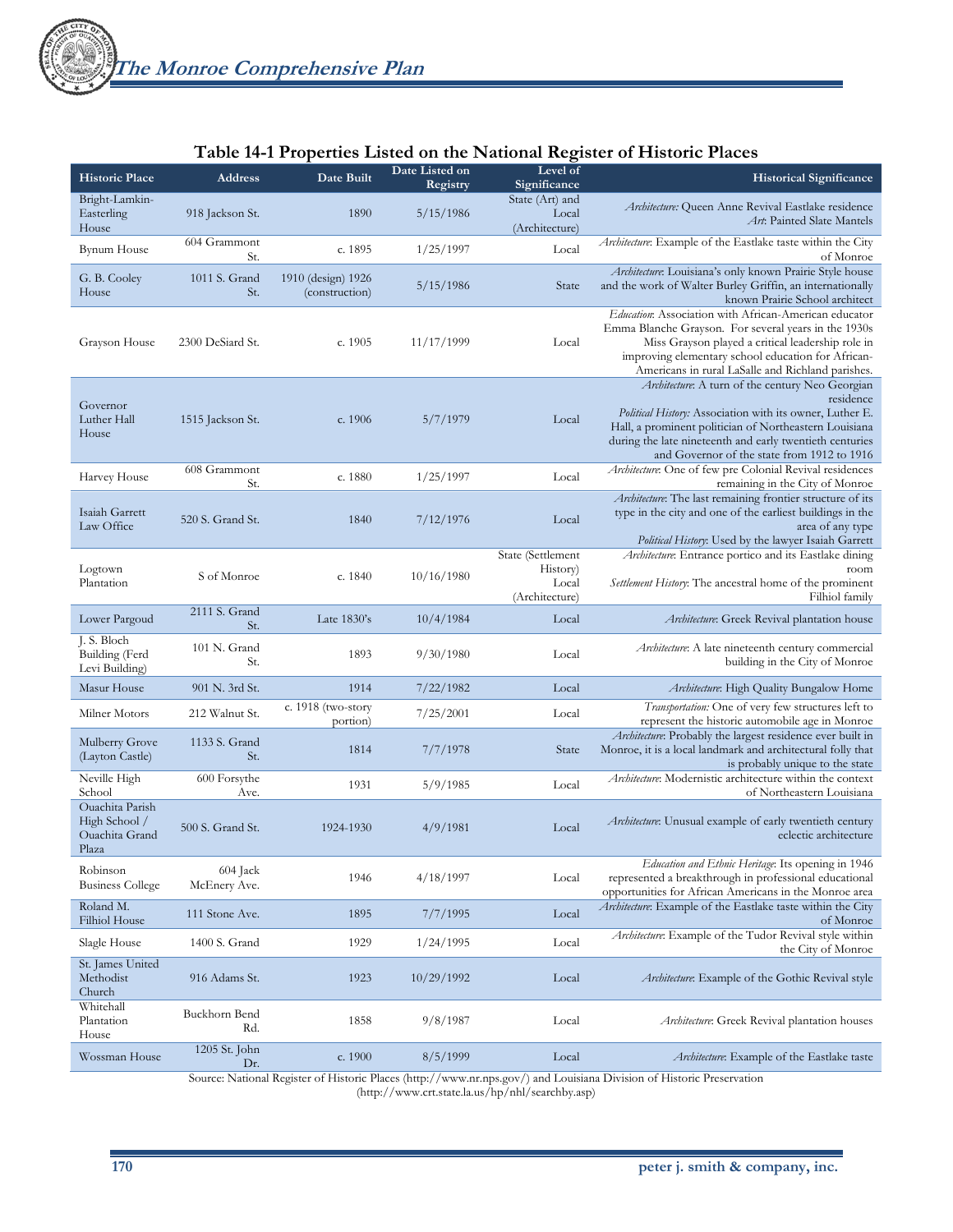Also listed on the National Register are two Historic Districts: the Downtown Monroe Historic District and the Monroe Residential District. The Downtown Monroe Historic District is architecturally significant as the finest historic central business district in Northeast Louisiana. This



G.B. Cooley House, a Prairie Style house by Walter Burley Griffin that is nationally recognized for its architectural significance

two schools, two churches and a large park.

district consists of 57 buildings including three pre-Civil War buildings: the Clerk of Court's Office (c. 1816), the Isaiah Garrett Law Office (1840) and the Fred Levi Building (1854).

The Monroe Residential District is architecturally significant within Northeast Louisiana because of the quality of the area's landmarks. The District's historic buildings create a large twentieth century urban neighborhood that is locally known as the Garden District. The Monroe Residential District is comprised of 619 buildings on 315 acres. Of these buildings, those that contribute to the historic character include one and two story residences, 17 two-story apartment buildings,

| Historic<br><b>Districts</b>                                              | Location                                                                                                                                                                                               | Date Listed<br>on Registry | Date Built                                                                                                                      | Style                                                                                                                                                                                                                       |
|---------------------------------------------------------------------------|--------------------------------------------------------------------------------------------------------------------------------------------------------------------------------------------------------|----------------------------|---------------------------------------------------------------------------------------------------------------------------------|-----------------------------------------------------------------------------------------------------------------------------------------------------------------------------------------------------------------------------|
| Downtown<br>Monroe Historic<br>District                                   | Roughly bounded by DeSiard,<br>Jackson, Telemaque, and S. Grand<br>Sts.                                                                                                                                | 9/4/1986                   | Pre-Civil War: $4\%$ (2)<br>1890-1910: 23% (13)<br>$1911 - 1920$ : $10\%$ (5)<br>1921-1936: 28% (17)<br>Intrusions: $35\%$ (20) | N/A                                                                                                                                                                                                                         |
| Monroe<br>Residential<br><b>Historic District</b><br>(Garden<br>District) | Roughly bounded by McKinley St.,<br>7th St., Hudson Ln., and Riverside<br>Dr.<br>Source: National Register of Historic Places (http://www.nr.nps.gov/) and Louisiana Division of Historic Preservation | 10/3/1996                  | c. 1880-1946                                                                                                                    | Colonial/ Georgian Revival<br>$12\% (70)$<br>Bungalow and Bungalow-Like<br>29% (178)<br><b>English Cottage</b><br>$10\%$ (64)<br>Other Styles<br>$3\%$ (17)<br>No Style<br>$27\% (170)$<br>Non-Contributing<br>$19\% (120)$ |

# **Table 14-2 Historic Districts Listed on the National Register of Historic Properties**

Source: National Register of Historic Places (http://www.nr.nps.gov/) and Louisiana Division of Historic Preservation (http://www.crt.state.la.us/hp/nhl/searchby.asp)

There are also three locally designated historic districts:

- Henry Bry Historic District This district is on the Ouachita River generally south of I-20 to Plum Street and west of Jackson Street
- Louis Alexander de Breard This district lies on the Ouachita encompassing most of Forsythe Park and the Garden District residential area to the east, it is also the national district
- Don Juan Filhiol The local historic district includes the portion that is nationally designated, it follows the DeSiard Street corridor to  $23<sup>rd</sup>$  Street and  $24<sup>th</sup>$  Street, with Arkansas Street at its north and I-20 to the south

The figure below depicts these districts.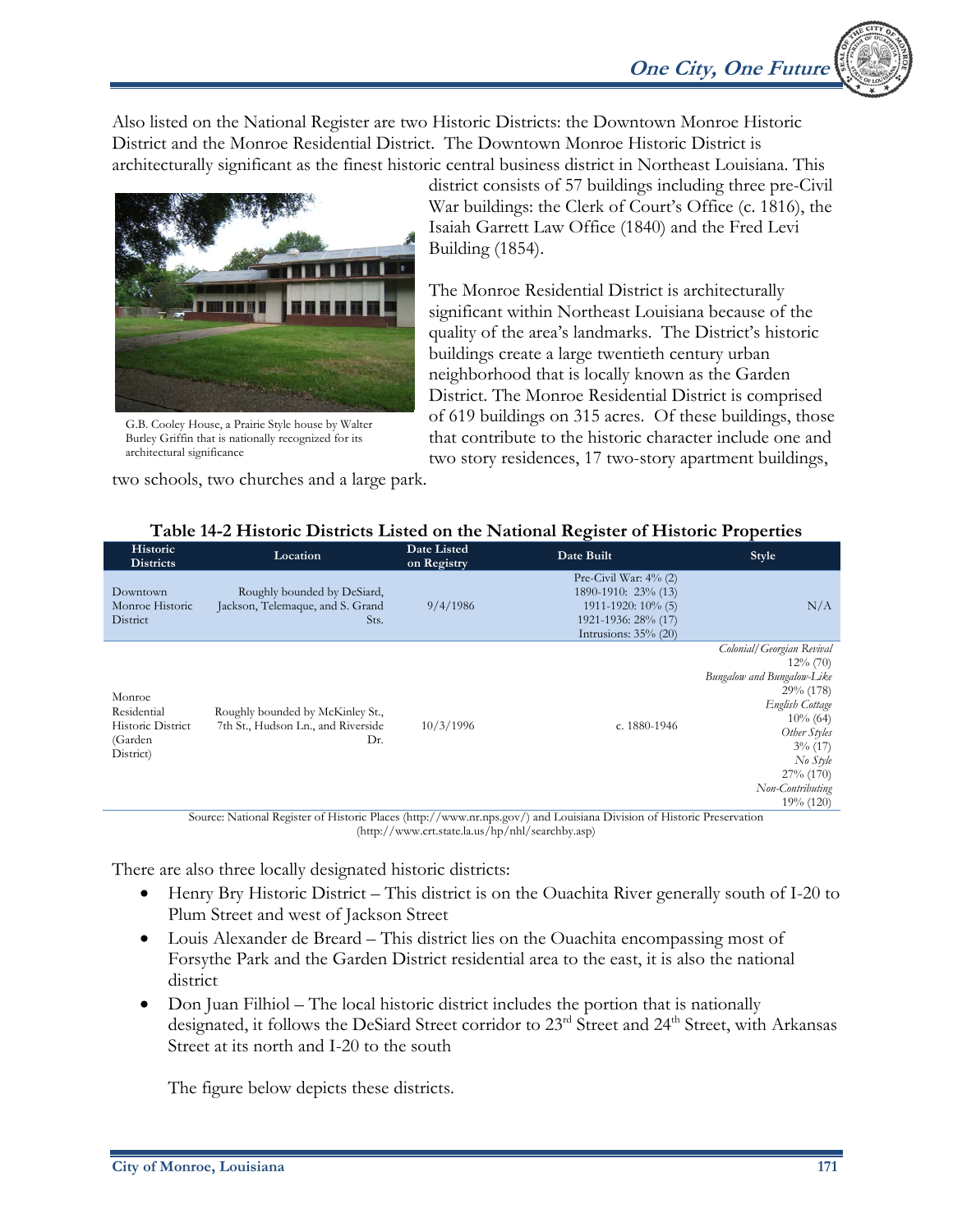**The Monroe Comprehensive Plan** 

## **Figure 14-1 Local Historic Districts**



Source: City of Monroe

The City's historic preservation ordinance outlines guidelines for exterior changes, issuance of certificates of appropriateness, and the criteria the preservation commission should use in making recommendations. The ordinance also spells out processes for variances and appeals of the commission's decisions.

# **14.2 Cultural Resources**

The following arts and cultural landmarks can be enjoyed by visitors to Monroe and residents alike.

#### Aviation and Military Museum of North Louisiana

Located at the corner of Kansas Lane and Central Avenue, the Aviation and Military Museum of North Louisiana is in one of the historic buildings from the WWII Selman Field Army-Air Force Navigation School.

The Museum's mission is to "preserve and promote aviation and military history and the legacy of the men and women who contributed to it." The museum had a grand reopening in November 2007. Additional information can be found at www.ammla.net.

#### Biedenharn Museum & Gardens

The Biedenharn Museum & Gardens is located at 2006 Riverside Drive and features the Elsong Gardens, the Biedenharn Home and the Bible Museum. The Museum commemorates Joseph Biedenharn, a Monroe resident who was the first to bottle Coca-Cola. In June 2007, the Louisiana Bond Commission approved \$4.5 million in bonds to expand and renovate facilities at the Biedenharn Museum and Gardens in Monroe. Additional information can be found at www.bmuseum.org.

#### Brown Bag Concerts

The Brown Bag Concert series is organized by the Northeast Louisiana Arts Council. Local artists perform live music at noon, from April to October, in downtown Monroe. Additional information can be found at www.ulm.edu/ $\nu$ nlac/.

## **Bry Art Gallery**

The Bry Art Gallery is a gallery at the University of Louisiana at Monroe open 8 a.m. to 5 p.m. weekdays. Admission is free.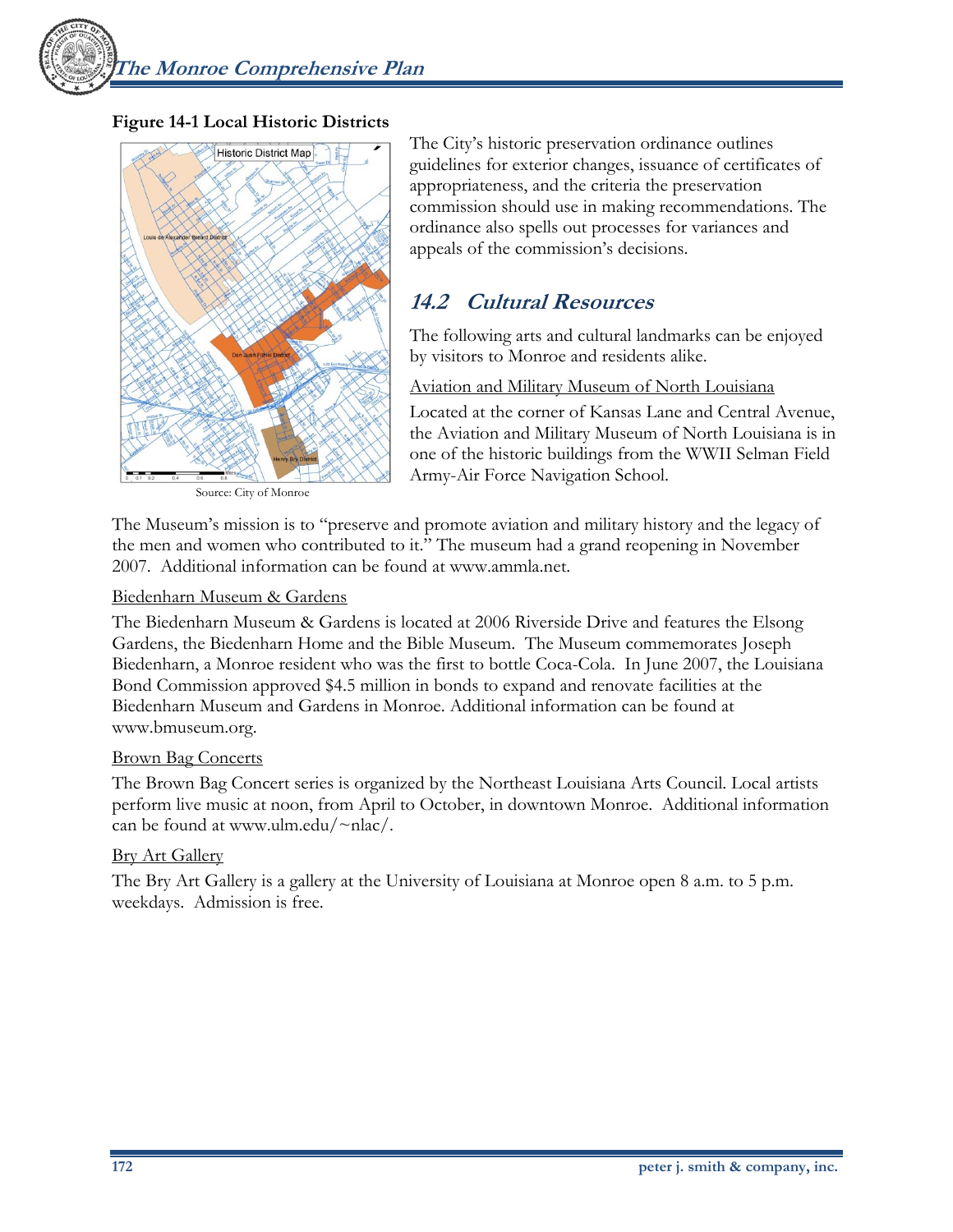# Impresario's Choice

The Impresario's Choice is a non-profit organization that offers a Broadway Series at the Monroe Civic Center. Started in 1998, this organization's mission is "to bring high-quality Broadway musicals on national tour to Northeast Louisiana and to expand the theatre going audience, both in number and diversity." Additional information can be found at www.impresarioschoice.com.

# Isaiah Garrett Law Office

Located at 520 South Grand Street, the small building also known as the Little Red Brick House is a recreated mid-19th century law office museum. The Monroe Committee of the National Society of the Colonial Dames of America in the State of Louisiana leased the property from the City and led the preservation effort with such success that it received the Special Award 1994 from the Louisiana Preservation Alliance. This small house museum is open by appointment only for educational purposes and requires two days advance notice. Additional information can be found at www.nscda.org/museums/louisiana.htm.

## Louisiana Purchase Gardens and Zoo

The Louisiana Purchase Gardens and Zoo is located at 1405 Bernstein Park Drive. It consists of over 80 acres of zoological park exhibits including about 500 animals; many of which are in naturalistic habitats. The mission of the Zoo is to "help people develop a sustainable relationship with nature." Additional information can be found at www.monroezoo.org.

## Masur Museum of Art

The Slagle House at 1400 South Grand Street was donated to the City of Monroe in 1963 for use as an art museum. This Tudor style building is Northeast Louisiana's largest visual arts museum and features six to eight temporary exhibits each year as well as a permanent collection. The mission of the Masur Museum is to "provide a quality visual arts experience through temporary exhibitions, educational activities and programs, and collections management, for the citizens of the City of Monroe and the community of Northeast Louisiana." Additional information can be found at www.monroela.us/masurmuseum.php.

## Monroe Civic Center

Located at 401 Lea Joyner Memorial Expressway, the Monroe Civic Center features an arena, conference hall, convention center, equestrian pavilion and the W.L. "Jack" Howard Theatre. Additional information can be found at www.monroela.us/civiccenter.php.



Slagle House, a national register historic property that now houses the Masur Museum of Art.



The Monroe Civic Center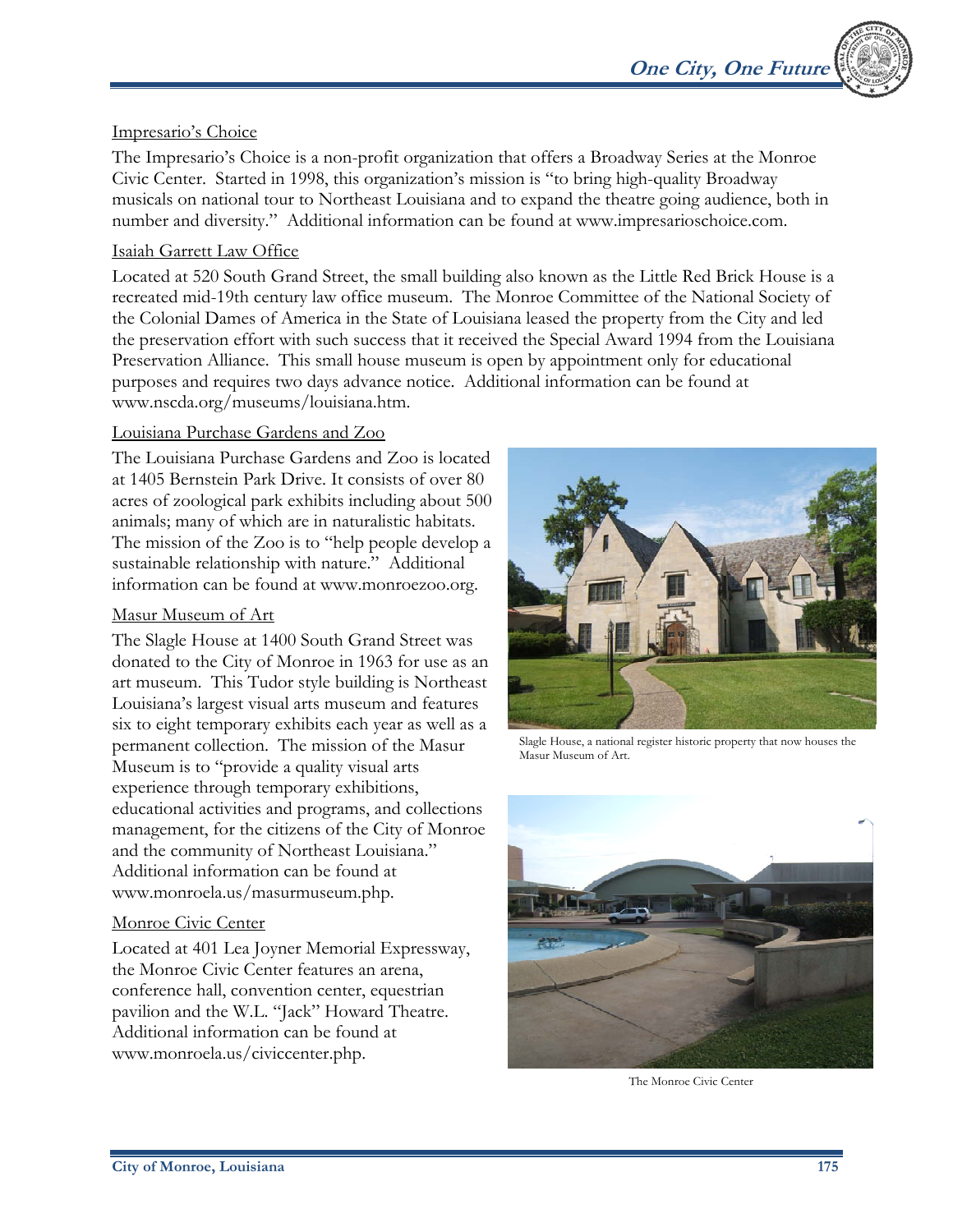# Monroe Symphony Orchestra

The Monroe Symphony Orchestra began in 1971; its mission is to "provide live, symphonic music of high artistic quality for the education and enjoyment of the people of Northeast Louisiana and the region." The Orchestra's yearly events feature a subscription season, an educational concert, a mid-season, non-subscription concert and run-out concerts in rural communities in North Louisiana. Additional information can be found at www.bayou.com/symphony/.

#### Museum of Natural History

The University of Louisiana at Monroe (ULM) features a Museum of Natural History that includes three departments: division of botany, division of zoology and the molecular genetics laboratory. The Museum is housed in four buildings across the campus and works with the University's Department of Biology. Additional information can be found at www.ulm.edu/biology/museum.htm.

#### North Delta Music Project

The North Delta Music Project is a non-profit organization working to bring live music to Northeast Louisiana. The Project organizes free concerts in downtown Monroe along the Ouachita River.

#### Northeast Louisiana Children's Museum

Located at 323 Walnut Street, the Northeast Louisiana Children's Museum provides a variety of exhibits geared towards children including traveling exhibits and permanent exhibits such as the Kids Café, Health Hall, the Think Tank, Stuffee and Toddler Town. Additional information can be found at www.nelcm.org.

#### Northeast Louisiana Delta African American Heritage Museum

The Northeast Louisiana Delta African American Heritage Museum was established in 1994. The museum features material on the civil rights movement in Northeast Louisiana as well as art works by Don Cincone, Bernard Menyweather and Agnes Hicks. It is located at 503 Plum Street, and in 2007 was planning to relocate to Chennault Park. The Museum's mission is the "preservation and promotion of African American contributions and culture through public education, artistic and cultural events." Additional information can be found at www.nldaahm.com.

#### Poverty Point

Northeast of Monroe is the unique prehistoric earth works known as Poverty Point. One of the most important archeological sites in North America, the area is thought to have housed a lower Mississippi Valley culture from between 1730 and 1350 B.C. Additional information can be found at http://www.crt.state.la.us/parks/ipvertypt.aspx.

#### President's Lyceum Series

The President's Lyceum Series is a lecture series at the University of Louisiana at Monroe. Guests include Steve Forbes, Robert F. Kennedy, Jr. and Ben Stein.

#### Rebecca's Doll House

Rebecca's Doll House is a doll museum located at 4500 Bon Aire Drive. The museum's collection includes over 2,000 antique dolls.

#### Strauss Playhouse

Located at 1300 Lamy Lane, the Strauss Playhouse features theater performances of popular plays throughout the year. Additional information can be found at www.strausstheatre.com.